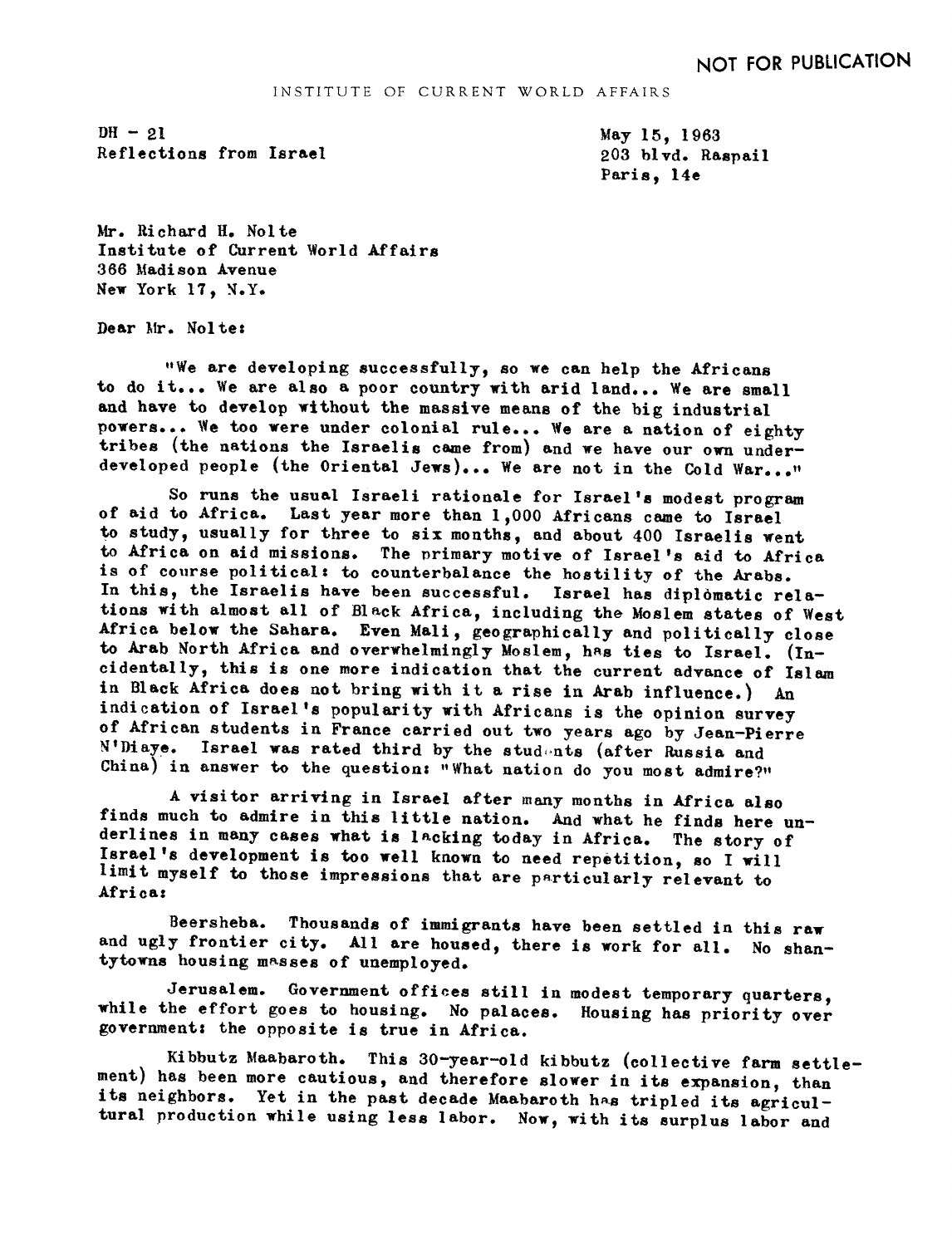the capital it has accumulated, Maabaroth is starting small industrial projects. Maabaroth's surplus is sufficient also to raise its members' standard of living and to contribute to financing new kibbutzim for immigrants. Here, in microcosm, is the agricultural revolution that precedes and makes possible the industrial revolution.

The land. Reforested hills and irrigated valleys, implanted in arid semi-desert, are evidence that Israel is rebuilding its land and adding to its agricultural capital. Most of Africa is consuming its fertile land rather than adding to it.

Austerity. "The young people of today are spoiled," announced a mother, about 35, who was brought up in France. "When I was in a kibbutz, we had only one dress: when a girl was going to town, she got to wear it. Now every girl wants her own dress."

Equality. Johanan Saadia, who teaches African students at the Afro-Asian Institute, says: "I point out to my students that salary differentials in the Soviet Union and the United States are at least four times as great as they are in Israel. 'So who's a socialist?' I ask them, <sup>I</sup> let them figure out for themselves that those differences are much higher still in their own countries."

Use of aid. Both Israel and Africa have received a great deal of foreign capital of one kind or another, Israel has absorbed what it received usefully; Africa in many cases has not. Everything is in use in Israel; abandoned machines and half-finished buildings are frequent sights in Africa,

These comparisons being favorable to Israel, it would seem that there is much Africa can learn from the Israelis. In Africa itself, the most interesting Israeli operation is military-agricultural training for youth. This program, which we found underway in the Ivory Coast, Togo and Dahomey, provides army draftees with basic agricultural training on state farms. Obviously Israel has pressing military reasons, which do not exist in Africa, for giving its youth this sort of training. Questioned about this, Israelis in Africa are likely to say that the Africans are going to be drafted into the army anyhow and they might as well learn something useful at the same time. Mali. which runs a similar program without Israeli help, has already run up against one difficulty: almost half the first class of trainees prefer staying in the army to going back to the villages they came from. And, of course, the army does not play the same role in elite-ruled Africa as it does in democratic Israel. Dahomey is proposing to introduce universal military service, for boys and girls as well, who will serve in the army and the police, It does not require a great leap of the imagination to see these youths being used to herd peasants onto the recently created collective fields (see DH-18) much as Stalin used students to enforce collectivization in the 1930's.

In Israel, Africans are usually offered short and intensive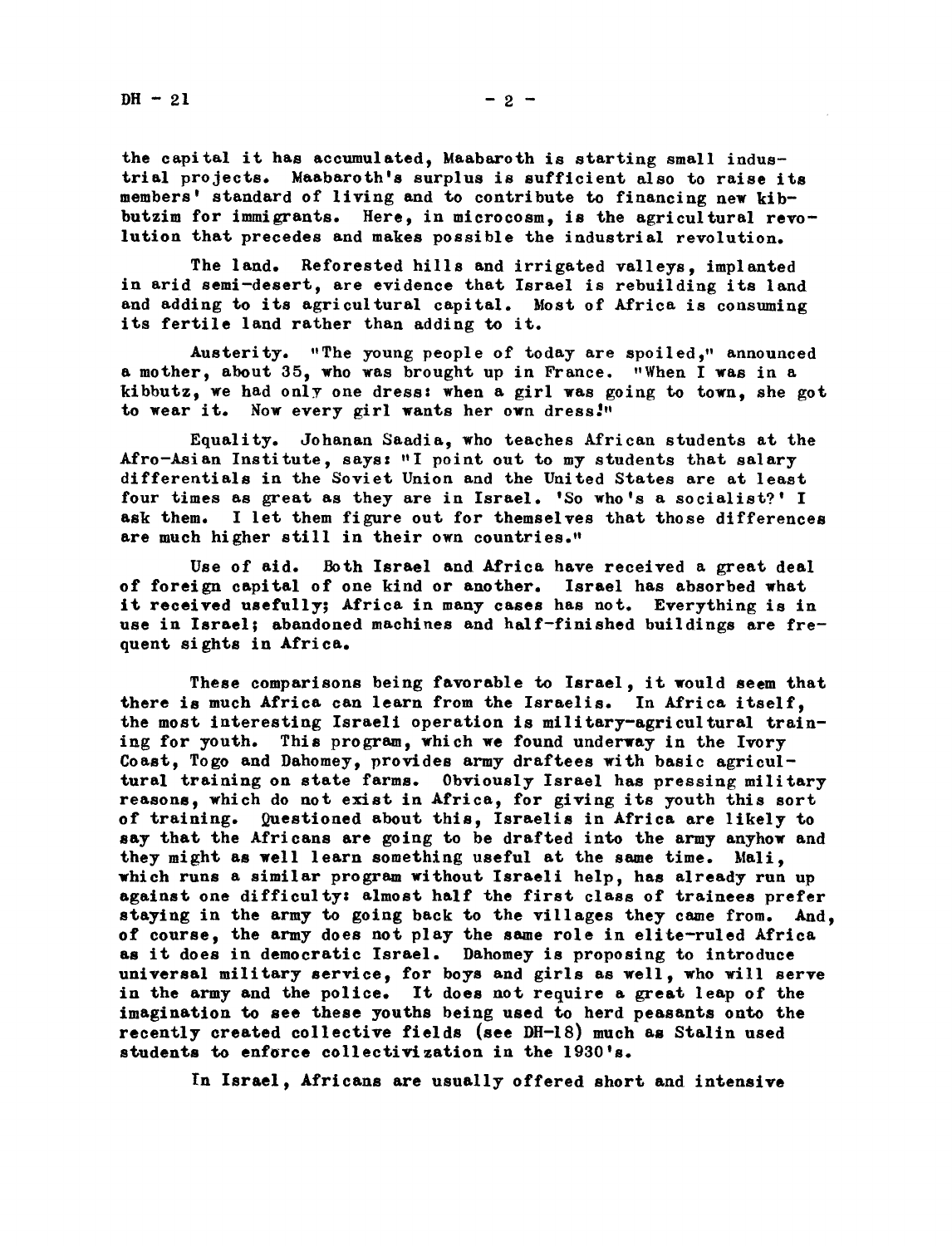periods of training. The Israelis believe, as one official put it. that students too long away from home are less useful when they go back and that homesickness and idleness are partly responsible for the trouble African students have had abroad. As a result. Israel takes few university students, but many for three to six months of vocational study, especially in agriculture, cooperation, and trade unionism. They are kept busy with both study and organized recrea-<br>tion. Their stay in Israel usually includes a stretch of work at a Their stay in Israel usually includes a stretch of work at a kibbutz.

His confrontation with kibbutz life is likely to be pretty startling to the African student. He is, after all, a member of a tiny elite in a society where manual labor is the badge of servitude. whereas the kibbutz is rigidly egalitarian. Mrs. Tom M'Boya of Kenya reported her surprise at seeing the cabinet minister who invited her to his kibbutz get up to take his turn at washing the dishes. "Imagine, a minister washing dishes." she commented. On one occasion. according to a report current in Europe, the Africans in a group of foreign students refused to do any manual work on the kibbutz. (The Israelis I asked about this story said they had not heard it.) How. I asked Gershon Fradkin, director of foreign training in the Ministry of Agriculture, do African students react to working on the kibbutz?<br>"They hate it," he said. "At least at first. But their attitude tends "They hate it," he said. "At least at first. to change when they see that the Israeli farmer is at least as educated as they are, and that he lives decently and has a library full of books."

Fradkin's main criticism of African agricultural students was of their tendency to reject small cheap mehods and think in terms of million-dollar projects (a line of thought common in both African and colonial governments). Fradkin also found the students likely to shy away from responsibility for fear of making mistakes. Saadia, the instructor at the Afro-Asian Institute in Tel-Aviv, commented that it takes him some weeks to overcome the students' initial mistrust, particularly in the case of students from ex-British Africa, whom he has found to have more "racial complexes" than those from French-speaking Africa. The latter "know more about French than African literature... Within two minutes you can find a subject of common interest... But the students from British Africa often feel they are uneducated and so they are reluctant to talk..."

With a crowded curriculum - eighty subjects are touched on in three months - the Institute's courses are designed less to teach professional competence and more, in Saadia\*s words, to "teach leadership and create a desire for knowledge." In the field of agriculture, Israel can display useful and inexpensive techniques and a unique range of forms of social organization, from the kibbutz through the various